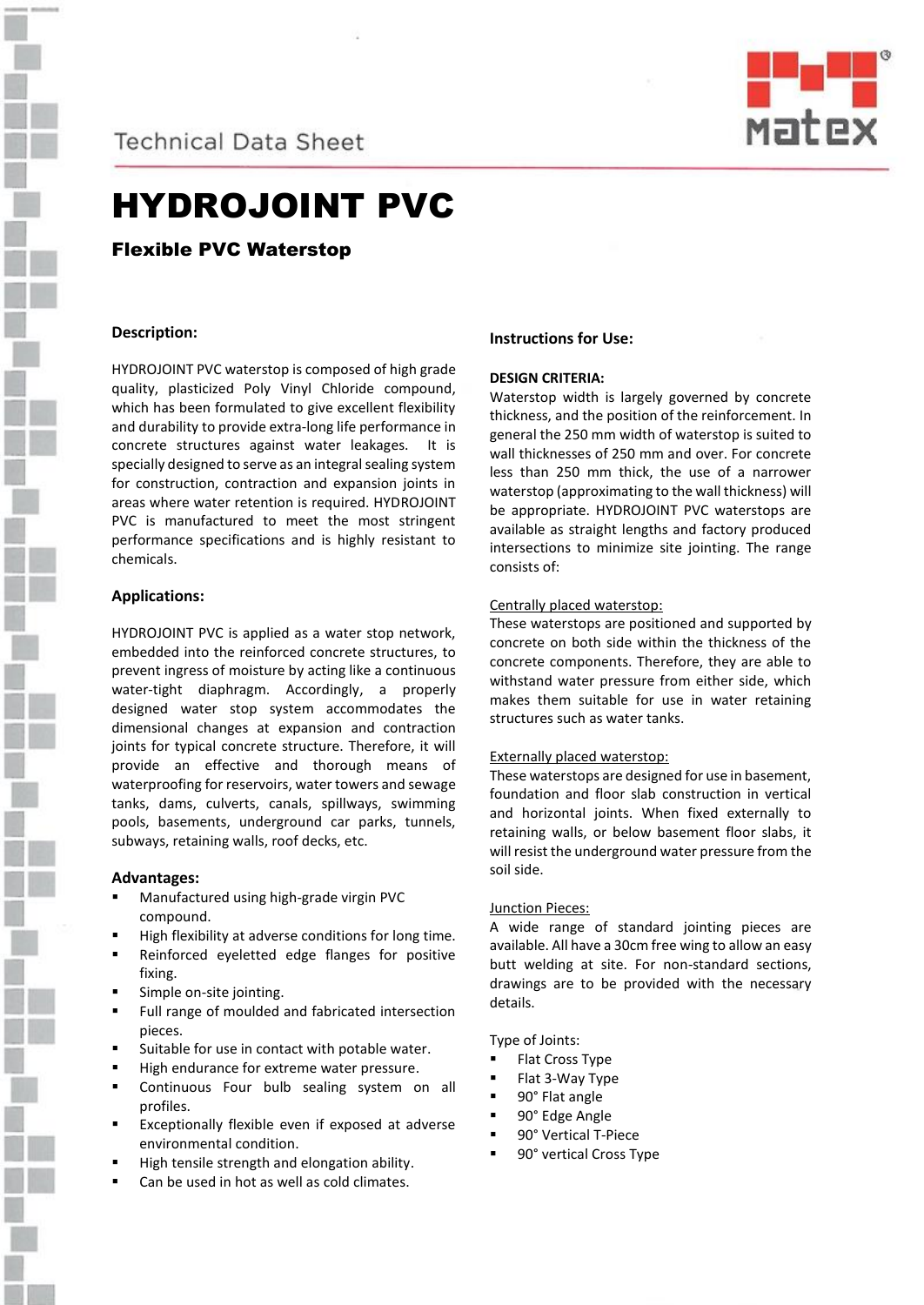# HYDROJOINT PVC

### **Application**:

#### Central Fixing:

Internal joint profiles should be positioned within the concrete. The water stop is put in place by specifically prepared split stop end form work. It is then securely tied with wires through the brass eyelets provided at the end of flanges to the adjacent reinforcement bars so that they do not bend under the pressure of the concrete while pouring it.

#### External Fixing:

The external joint profile is usually loosely laid on to the blinding. The stop end formworks are then fixed on the top of the water stop. The water stops have to be nailed into position to avoid displacements while stripping the shutters. Bend the nail's head to hold the waterstop in position. Clean the joint surface properly prior to pouring the next part of the concrete slab. Compact the poured concrete around the waterstop profile to prevent voids formation.

#### Welding:

In order to ensure an effective watertight system, a fully continuous waterstop network must be formed throughout. At bends and cross sections, factory welded junctions are to be used when jointing with the placed waterstops. Field butt splices shall be heat fused using Teflon coated thermostatically controlled welding iron. The edge of the waterstop shall be cut with a knife to get an even and sharp finish and aligned in a specifically designed fixing jig. The edges will then be positioned in the jig in such a fashion that at least 25mm of the water stop protrudes from the jig. Place the welding knife in between the two ends, and when the PVC starts melting, beads will start forming around the section. Remove the welding knife and press both the ends firmly against each other for some time till the PVC cools and forms a strong fusion weld.

### **Standards:**

HYDROJOINT PVC confirms to:

- BS 2782, BS 6920, BS 2571
- ASTM D638, ASTM D412, ASTM 570
- ISO 62

| <b>TECHNICAL PROPERTIES</b> |              |                        |  |  |  |
|-----------------------------|--------------|------------------------|--|--|--|
| Color                       |              | Blue                   |  |  |  |
| Profiles<br>5522            |              | Extruded thermoplastic |  |  |  |
|                             |              | sections               |  |  |  |
| Hydrostatic head            |              | Up to 100 m            |  |  |  |
| 250mm profile               |              |                        |  |  |  |
| Joint movement              |              | Up to 10 mm            |  |  |  |
| <b>Compound Typical</b>     | $\mathbf{L}$ | To BS 2782 at 25°C     |  |  |  |
| <b>Figures</b>              |              |                        |  |  |  |
| Tensile strength            |              | 14 $N/mm2$             |  |  |  |
| Elongation at break         |              | 300%                   |  |  |  |

| <b>PROPERTIES</b>          | <b>UNIT</b>       | <b>VALUE</b>     |
|----------------------------|-------------------|------------------|
| Specific Gravity           |                   | $1.37 \pm 0.2$   |
| Hardness                   | Shore A           | $80 + 5$         |
| <b>Ultimate Elongation</b> | %                 | 300%             |
| Brittleness Temp.          | ºC                | $-25$            |
| <b>Water Absorption</b>    | %                 | Negligible 0.06  |
| <b>Tensile Strength</b>    | N/mm <sup>2</sup> | 14               |
| Effect of alkalis          |                   | None             |
| after 7 days               |                   |                  |
| <b>Water Potability</b>    |                   | Suitable for use |
|                            |                   | with potable     |
|                            |                   | water sources    |

#### **Storage:**

Store properly in a cool and shaded area (at temperatures of +25°C) and in unopened and dry conditions, and away from sharp edges to prevent damages.

#### **Packaging:**

HYDROJOINT PVC is supplied in 15 LM roll. Connections are supplied by piece.

#### **Shelf Life:**

HYDROJOINT PVC can be utilized within 5 years of production date if stored in proper conditions as recommended.

### **Remarks:**

HYDROJOINT PVC should never be used in cases of negative pressure surfaces.